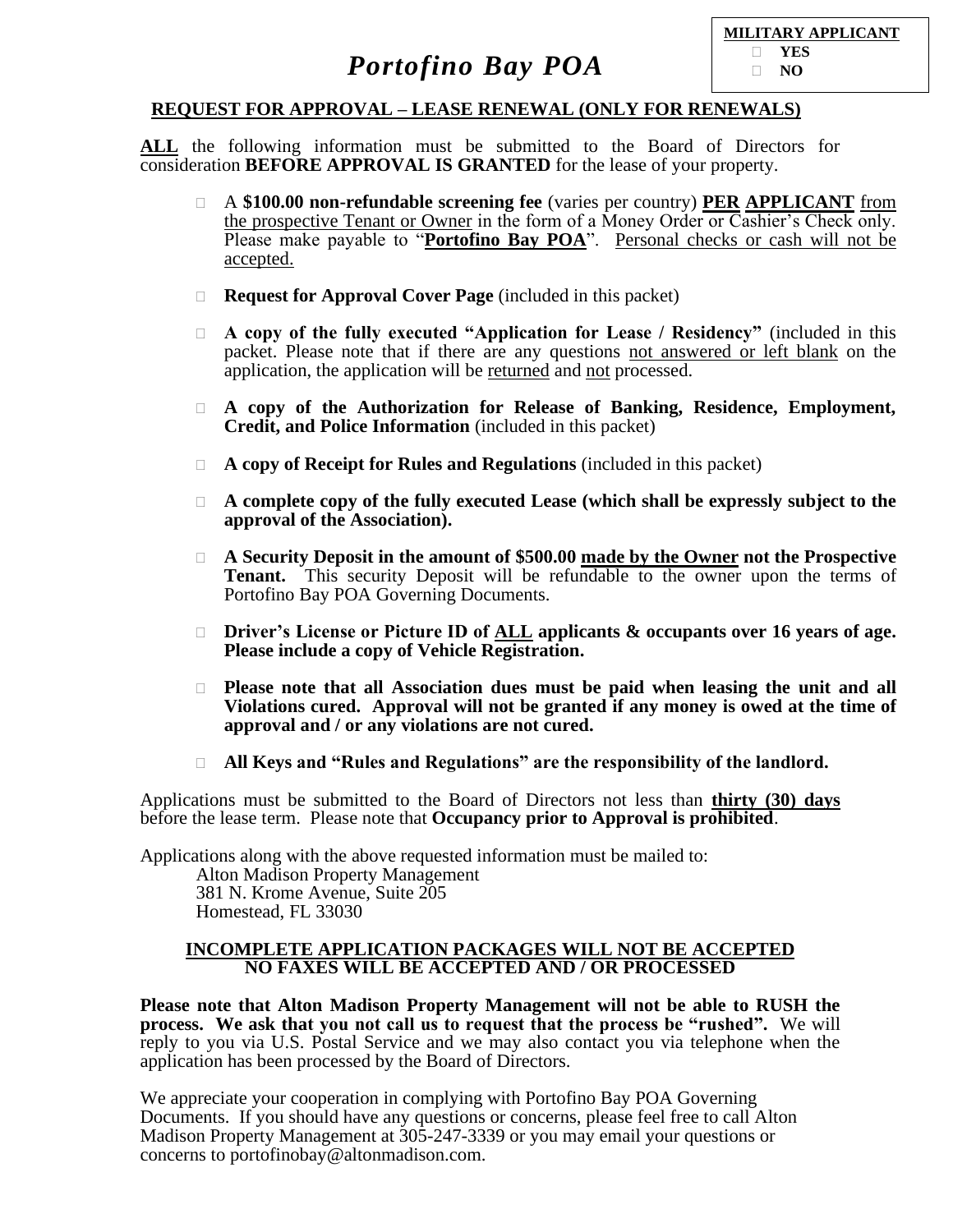### **REQUEST FOR APPROVAL OF LEASE COVER PAGE**

The following information should be filled out by the Property Owner. Please complete all parts of this page. Please mark "N/A" for all parts that are Non-Applicable.

# **Property Owner's Information** Name of Property Owner: Property Address: \_\_\_\_\_\_\_\_\_\_\_\_\_\_\_\_\_\_\_\_\_\_\_\_\_\_\_\_\_\_\_\_\_\_\_\_\_\_\_ (Homestead, FL 33033) Property Owners Mailing Address: \_\_\_\_\_\_\_\_\_\_\_\_\_\_\_\_\_\_\_\_\_\_\_\_\_\_\_\_\_\_\_\_\_\_\_\_\_\_\_\_\_\_\_ Portofino Bay POA Account #:  $\qquad \qquad$  (if unknown, leave blank) Property Owner's Phone #: **Realtor's Information (if applicable)** Name of Realtor: \_\_\_\_\_\_\_\_\_\_\_\_\_\_\_\_\_\_\_\_ Company Name: \_\_\_\_\_\_\_\_\_\_\_\_\_\_\_\_\_\_\_\_ Realtor's Phone #: **Prospective Tenant's Information**  Prospective Tenant's Name $(s)$ : Prospective Tenant's Phone No: Lease Term: \_\_\_\_\_\_\_\_\_\_\_\_\_\_\_\_\_\_\_\_\_\_\_\_\_ to \_\_\_\_\_\_\_\_\_\_\_\_\_\_\_\_\_\_\_\_\_\_\_\_\_\_\_\_\_\_\_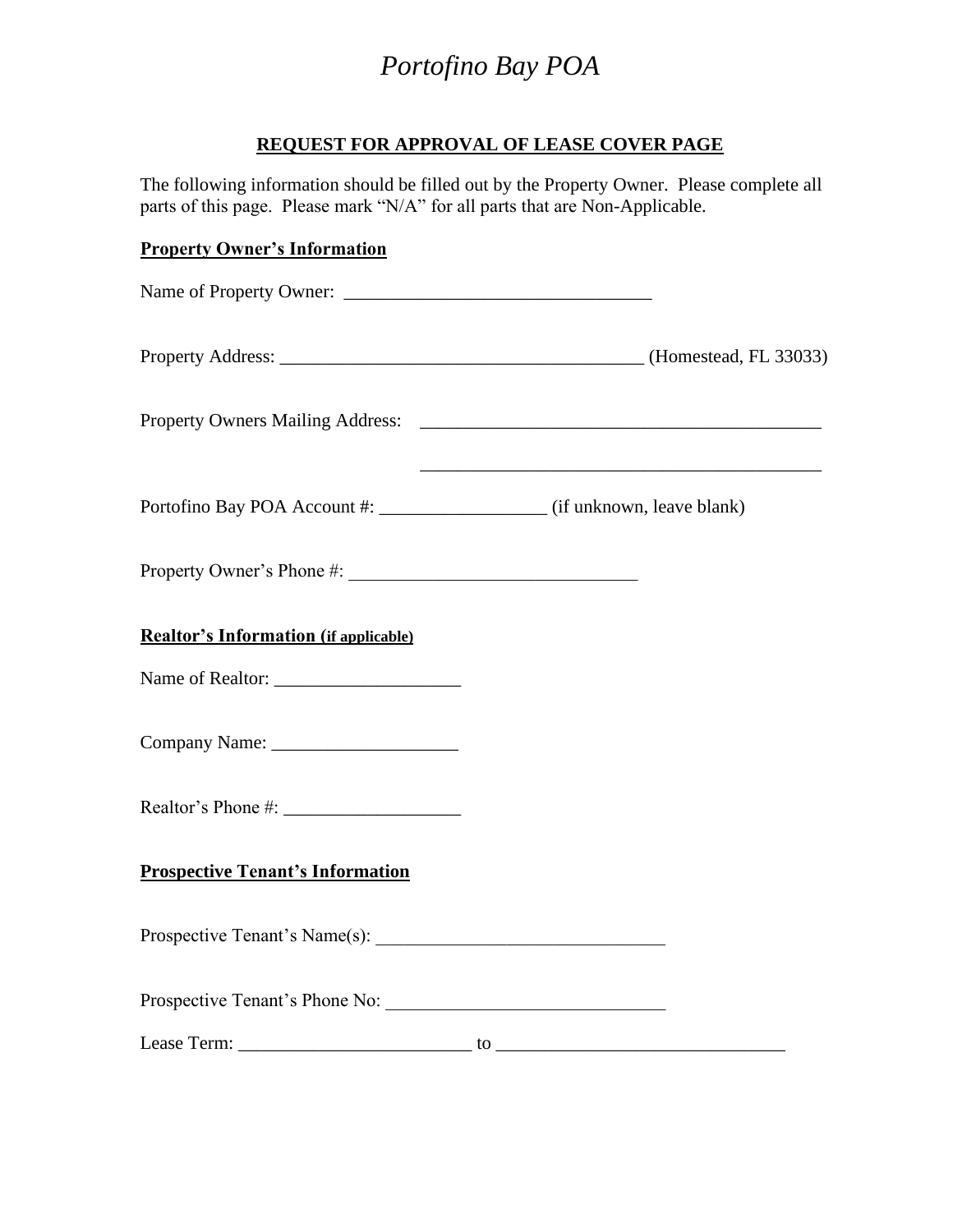### **APPLICATION FOR LEASE / RESIDENCY**

| Applicant:                    |         |                                    |             |                                                                      |                    |                    |                        |
|-------------------------------|---------|------------------------------------|-------------|----------------------------------------------------------------------|--------------------|--------------------|------------------------|
|                               |         | (Last)                             |             | (First)                                                              |                    | (Middle)           |                        |
|                               |         |                                    |             |                                                                      |                    |                    |                        |
| Personal<br>Description:      |         |                                    |             |                                                                      |                    |                    |                        |
|                               |         | Ht.                                | Wt.         | Hair Color Driver's License #                                        |                    |                    | State                  |
|                               |         |                                    |             | <b>Present Address</b> (NOT the address you are moving to):          | (Street)           |                    | (Apt)                  |
|                               |         |                                    |             |                                                                      |                    |                    |                        |
| (City)                        |         | (State)                            |             | (Zip Code) (Home telephone)                                          | □<br>Own           | ப<br>Rent          | (Since)                |
|                               |         |                                    |             |                                                                      |                    |                    |                        |
|                               |         |                                    | (Name)      |                                                                      |                    | (Address)          |                        |
|                               |         |                                    |             |                                                                      | П                  | □                  |                        |
| (City)                        |         | (State)                            | (Zip Code)  | (Telephone)                                                          | Own                | Rent               | (Since)                |
|                               |         |                                    | (Street)    |                                                                      |                    |                    | (Apt)                  |
|                               |         |                                    |             |                                                                      | □                  | □                  |                        |
| (City)                        |         | (State)                            | (Zip Code)  | (Telephone)                                                          | Own                | Rent               | (Since)                |
| Landlord/Mortgage Co.: ____   |         |                                    | (Name)      |                                                                      |                    | (Address)          |                        |
|                               |         |                                    |             |                                                                      |                    |                    |                        |
| (City)                        |         | (State)                            |             | (Zip Code) (Telephone)                                               | ப<br>Own           | Ш<br>Rent          | (Since)                |
| <b>Total Number of people</b> |         |                                    |             |                                                                      |                    |                    |                        |
| to occupy premises: $\_\_$    |         |                                    |             | <u> 1980 - Johann Barbara, martin da kasar Amerikaansk politik (</u> |                    |                    |                        |
|                               |         | Have you ever been evicted?        |             |                                                                      |                    |                    |                        |
|                               |         | from any leased premises? Yes / No |             | Rent Amount: ________________                                        |                    |                    |                        |
|                               |         |                                    |             |                                                                      |                    |                    |                        |
|                               |         |                                    |             |                                                                      |                    |                    |                        |
| Vehicle 1:                    | Year    | Make                               | Model       | Color                                                                |                    |                    | Tag Number: __________ |
|                               |         |                                    |             |                                                                      |                    |                    |                        |
| Vehicle 2:                    | Year    | Make                               | Model       | Color                                                                |                    |                    | Tag Number:            |
|                               |         |                                    |             |                                                                      |                    |                    |                        |
| Present Employer:             |         |                                    | (Name)      |                                                                      | (Business Address) |                    |                        |
|                               |         |                                    |             |                                                                      |                    |                    |                        |
| (City)                        | (State) | (Zip Code)                         | (Telephone) | (Supervisor)                                                         |                    | (Monthly Income)   | (Since)                |
| Previous Employer:            |         | (Name)                             |             |                                                                      |                    | (Business Address) |                        |
|                               |         |                                    |             |                                                                      |                    |                    |                        |
| (City)                        | (State) | (Zip Code)                         | (Telephone) | (Supervisor)                                                         |                    | (Monthly Income)   | (Since)                |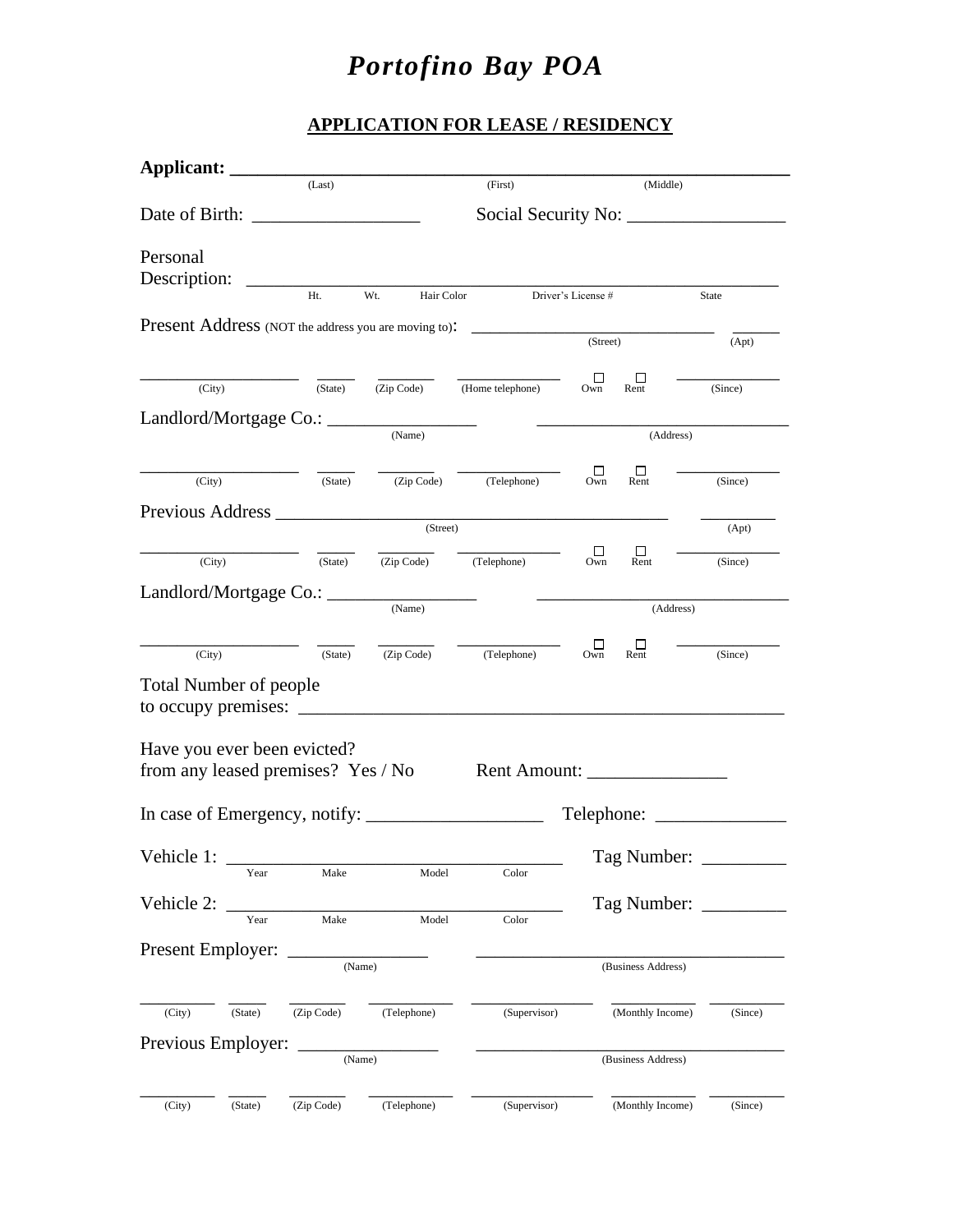|                                  |                                                   |                           | (First)                                                                                                                                                                                                                                                                                                                                                                                                                                                                                                                                                                                                                                                                                                                                                                                                                                                                   |                                      |                            |  |
|----------------------------------|---------------------------------------------------|---------------------------|---------------------------------------------------------------------------------------------------------------------------------------------------------------------------------------------------------------------------------------------------------------------------------------------------------------------------------------------------------------------------------------------------------------------------------------------------------------------------------------------------------------------------------------------------------------------------------------------------------------------------------------------------------------------------------------------------------------------------------------------------------------------------------------------------------------------------------------------------------------------------|--------------------------------------|----------------------------|--|
|                                  | (Last)                                            |                           |                                                                                                                                                                                                                                                                                                                                                                                                                                                                                                                                                                                                                                                                                                                                                                                                                                                                           |                                      | (Middle)                   |  |
| Co-Applicant's<br>Description:   |                                                   |                           |                                                                                                                                                                                                                                                                                                                                                                                                                                                                                                                                                                                                                                                                                                                                                                                                                                                                           |                                      |                            |  |
|                                  | Ht.                                               | Wt.<br>Hair Color         | Driver's License #                                                                                                                                                                                                                                                                                                                                                                                                                                                                                                                                                                                                                                                                                                                                                                                                                                                        | State                                |                            |  |
|                                  |                                                   |                           |                                                                                                                                                                                                                                                                                                                                                                                                                                                                                                                                                                                                                                                                                                                                                                                                                                                                           |                                      |                            |  |
| Co-Applicant's Present Employer: |                                                   |                           | $\frac{1}{(Name)}$                                                                                                                                                                                                                                                                                                                                                                                                                                                                                                                                                                                                                                                                                                                                                                                                                                                        | (Business Address)                   |                            |  |
|                                  |                                                   |                           |                                                                                                                                                                                                                                                                                                                                                                                                                                                                                                                                                                                                                                                                                                                                                                                                                                                                           |                                      |                            |  |
| (City)<br>(State)                | (Zip Code)                                        | (Telephone)               | (Supervisor)                                                                                                                                                                                                                                                                                                                                                                                                                                                                                                                                                                                                                                                                                                                                                                                                                                                              | (Monthly Income)                     | (Since)                    |  |
|                                  |                                                   |                           |                                                                                                                                                                                                                                                                                                                                                                                                                                                                                                                                                                                                                                                                                                                                                                                                                                                                           |                                      |                            |  |
|                                  | Co-Applicant's Previous Employer: <u>COMANDER</u> |                           |                                                                                                                                                                                                                                                                                                                                                                                                                                                                                                                                                                                                                                                                                                                                                                                                                                                                           | (Business Address)                   |                            |  |
| (City)<br>(State)                | (Zip Code)                                        | (Telephone)               | (Supervisor)                                                                                                                                                                                                                                                                                                                                                                                                                                                                                                                                                                                                                                                                                                                                                                                                                                                              | (Monthly Income)                     | (Since)                    |  |
| Children:                        |                                                   |                           | Pets:                                                                                                                                                                                                                                                                                                                                                                                                                                                                                                                                                                                                                                                                                                                                                                                                                                                                     |                                      |                            |  |
| <b>Bank</b>                      |                                                   | (How many and their ages) |                                                                                                                                                                                                                                                                                                                                                                                                                                                                                                                                                                                                                                                                                                                                                                                                                                                                           | (Description and approximate weight) |                            |  |
| Reference:                       | (Name)                                            |                           | (Acct. # - Last 4 Numbers)                                                                                                                                                                                                                                                                                                                                                                                                                                                                                                                                                                                                                                                                                                                                                                                                                                                |                                      | $(Phone \#)$               |  |
|                                  | (Location)                                        |                           | (City)                                                                                                                                                                                                                                                                                                                                                                                                                                                                                                                                                                                                                                                                                                                                                                                                                                                                    | (State)                              |                            |  |
| Credit Card<br>Reference:        |                                                   |                           |                                                                                                                                                                                                                                                                                                                                                                                                                                                                                                                                                                                                                                                                                                                                                                                                                                                                           |                                      |                            |  |
|                                  | (Name)                                            |                           | (Acct. # - Last 4 Numbers)                                                                                                                                                                                                                                                                                                                                                                                                                                                                                                                                                                                                                                                                                                                                                                                                                                                | (Phone  #)                           |                            |  |
|                                  |                                                   | (Location)                | (City)                                                                                                                                                                                                                                                                                                                                                                                                                                                                                                                                                                                                                                                                                                                                                                                                                                                                    | (State)                              |                            |  |
|                                  |                                                   |                           | Have you ever been arrested for a misdemeanor or felony?                                                                                                                                                                                                                                                                                                                                                                                                                                                                                                                                                                                                                                                                                                                                                                                                                  | <b>Applicant</b>                     | <b>Co-Applicant</b>        |  |
| Explain:                         |                                                   |                           |                                                                                                                                                                                                                                                                                                                                                                                                                                                                                                                                                                                                                                                                                                                                                                                                                                                                           | No<br>Yes                            | Yes [<br>∩ No              |  |
|                                  |                                                   |                           | Have you ever been convicted for a misdemeanor or felony?                                                                                                                                                                                                                                                                                                                                                                                                                                                                                                                                                                                                                                                                                                                                                                                                                 | <b>Applicant</b>                     | <b>Co-Applicant</b>        |  |
| Explain:                         |                                                   |                           |                                                                                                                                                                                                                                                                                                                                                                                                                                                                                                                                                                                                                                                                                                                                                                                                                                                                           | $\Box$ Yes $\Box$ No                 | $\square$ Yes $\square$ No |  |
|                                  |                                                   |                           | CORRECTION INFORMATION – Applicant represents that all of the above statements are true and complete, and hereby, authorizes<br>verification of the above information, references and credit records in addition to the foregoing, applicant(s) has paid to Portofino Bay POA<br>the sum of \$100.00 as a nonrefundable fee for Association's costs and right of occupancy and or forfeiture of deposits and may constitute a<br>criminal offense under the laws of this State. Furthermore, I understand that an investigative consumer report including information about<br>my character, general reputation, personal characteristics, mode of living, and all public record information including criminal records may<br>be made. I understand that a written request for the nature and scope of the investigation if made within a reasonable period may be made. |                                      |                            |  |

with loss of all deposits. I authorize verification of this information by the Landlord or his agent EQUAL CREDIT OPPORTUNITY ACT - The Federal ECOA prohibits from discriminating against credit applicants based on sex or marital status. The Federal Agency which administers compliance with this law concerning this apartment community is Federal Trade Commission. 1718 Peachtree St. N.W. Room 10000, Atlanta, Georgia 30308

I understand that misrepresentation of the above information will void my lease/rental agreement and be grounds for immediate eviction

| I HAVE READ AND AGREED TO THE PROVISIONS AS STATED. |                          |      |  |  |  |  |  |  |  |
|-----------------------------------------------------|--------------------------|------|--|--|--|--|--|--|--|
| Applicant's Signature<br>Date                       | Co-Applicant's Signature | Date |  |  |  |  |  |  |  |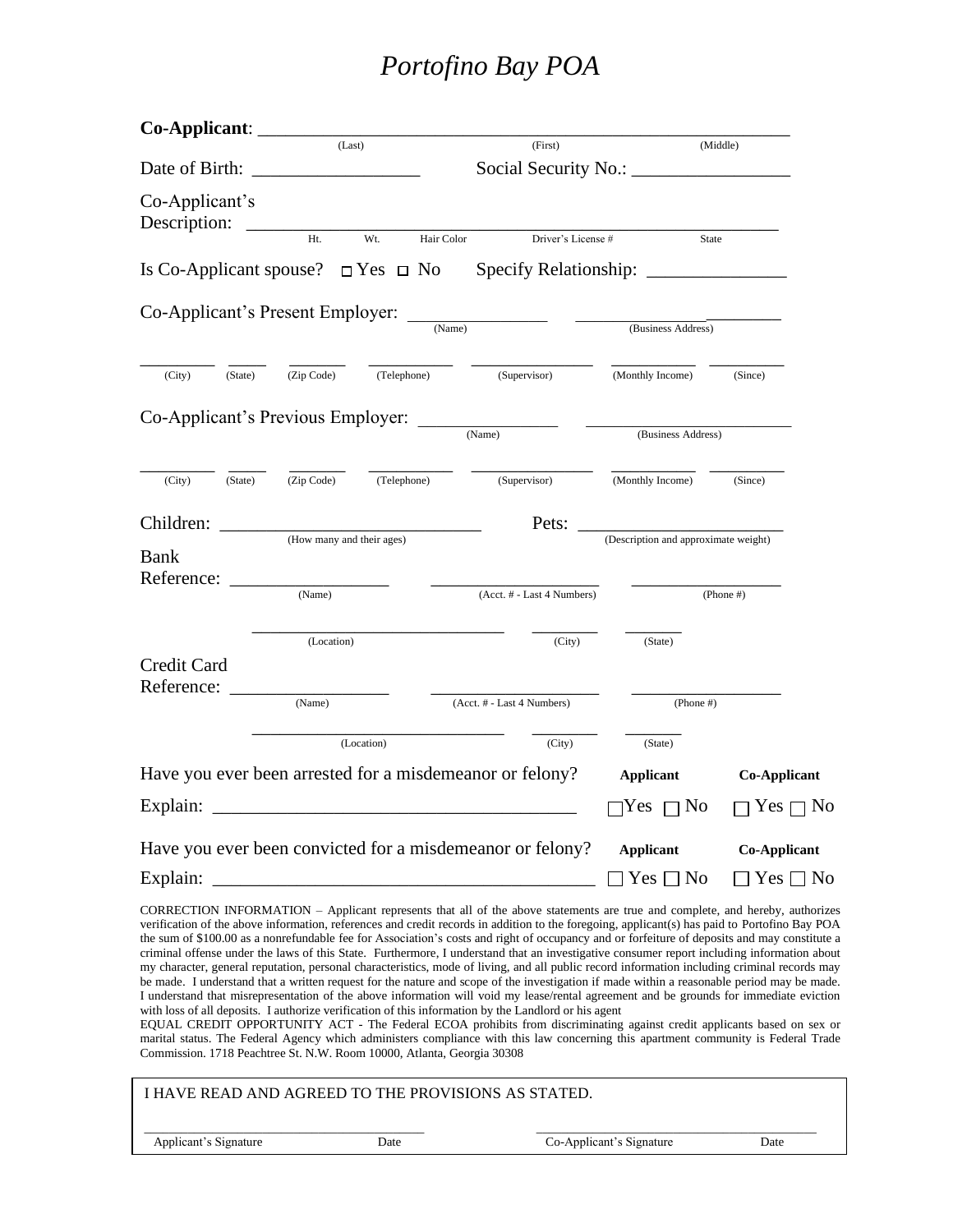### **AUTHORIZATION FOR RELEASE OF BANKING, RESIDENCE, EMPLOYMENT, CREDIT AND POLICE INFORMATION**

 $I(we)$ 

Hereby authorize the release of information to the Credit Agency and their Attorneys or Representatives, and Global Background Analysis, Inc, as Agents, concerning my banking, credit, residence, employment, or police records about this application for housing at Portofino Bay POA Association.

I/we understand that the Board of Directors may cause to be instituted such an investigation of my background as the Board may deem necessary. Accordingly, I specifically authorize the Board of Directors of the Portofino Bay POA, or Global Background Analysis, Inc, as agents to make such investigation and agree that the information contained in the attached application may be used in such investigation.

Furthermore, I / we release to the Board of Directors and Officers of Portofino Bay POA, Alton Madison Property Management, Global Background Analysis, Inc, as Agent (to include: Employees, Officers, Directors, Brokers, Agents, and representatives of the foregoing) and all persons and firms providing or receiving information in this report, from any and all claims or liability which might arise from the release transmission, assembly, interpretation of information, denial or application or other adverse action.

\_\_\_\_\_\_\_\_\_\_\_\_\_\_\_\_\_\_\_\_\_\_\_\_\_\_\_\_\_\_ \_\_\_\_\_\_\_\_\_\_\_\_\_\_\_\_\_\_

\_\_\_\_\_\_\_\_\_\_\_\_\_\_\_\_\_\_\_\_\_\_\_\_\_\_\_\_\_\_ \_\_\_\_\_\_\_\_\_\_\_\_\_\_\_\_\_\_

Signature of Applicant Date

Signature of Co-Applicant Date